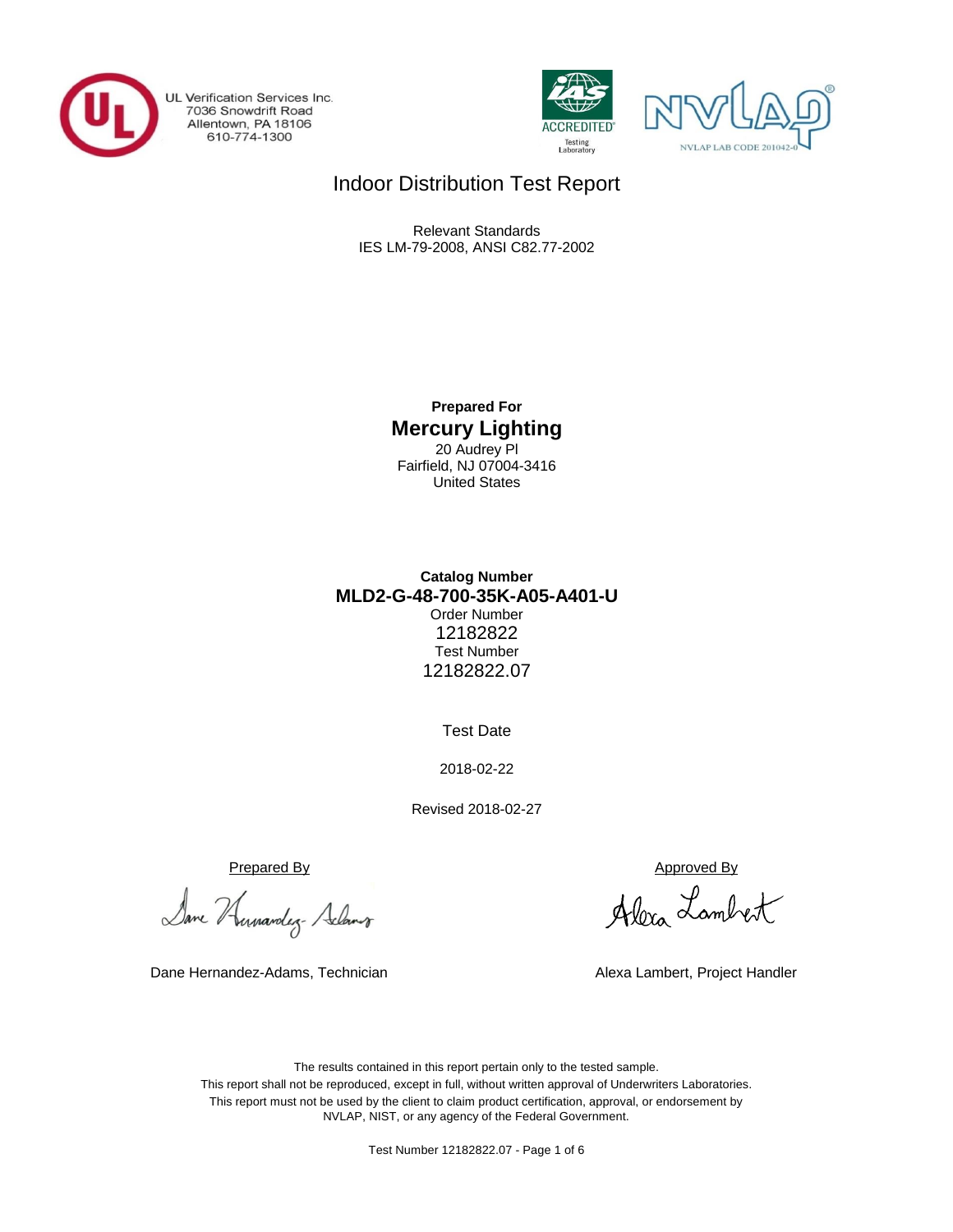

**Lamp:**<br>Mounting:<br>Ballast/Driver: **Lamp:** 96 white LEDs

**Ballast/Driver:** Philips XI040C110V054BST1 **Luminaire Description:** Extruded aluminum housing, frosted lens enclosure



#### **Luminaire Characteristics**

| Luminous Length: |
|------------------|
| Luminous Width:  |
| Luminous Height: |

47.00 in. 1.875 in. 0.50 in.

### **Summary of Results Test Conditions**

Maximum Candela: 828 Candela Luminaire Efficacy: Total Luminaire Output:

2843 Lumens<br>90.7 lm/w

| 24.2 $\degree$ C |
|------------------|
| 120.0 VAC        |
| 0.2625A          |
| 31.33 W          |
| 0.995            |
| 60 Hz            |
| 8.60%            |
|                  |

Laboratory results may not be representative of field performance Ballast factors have not been applied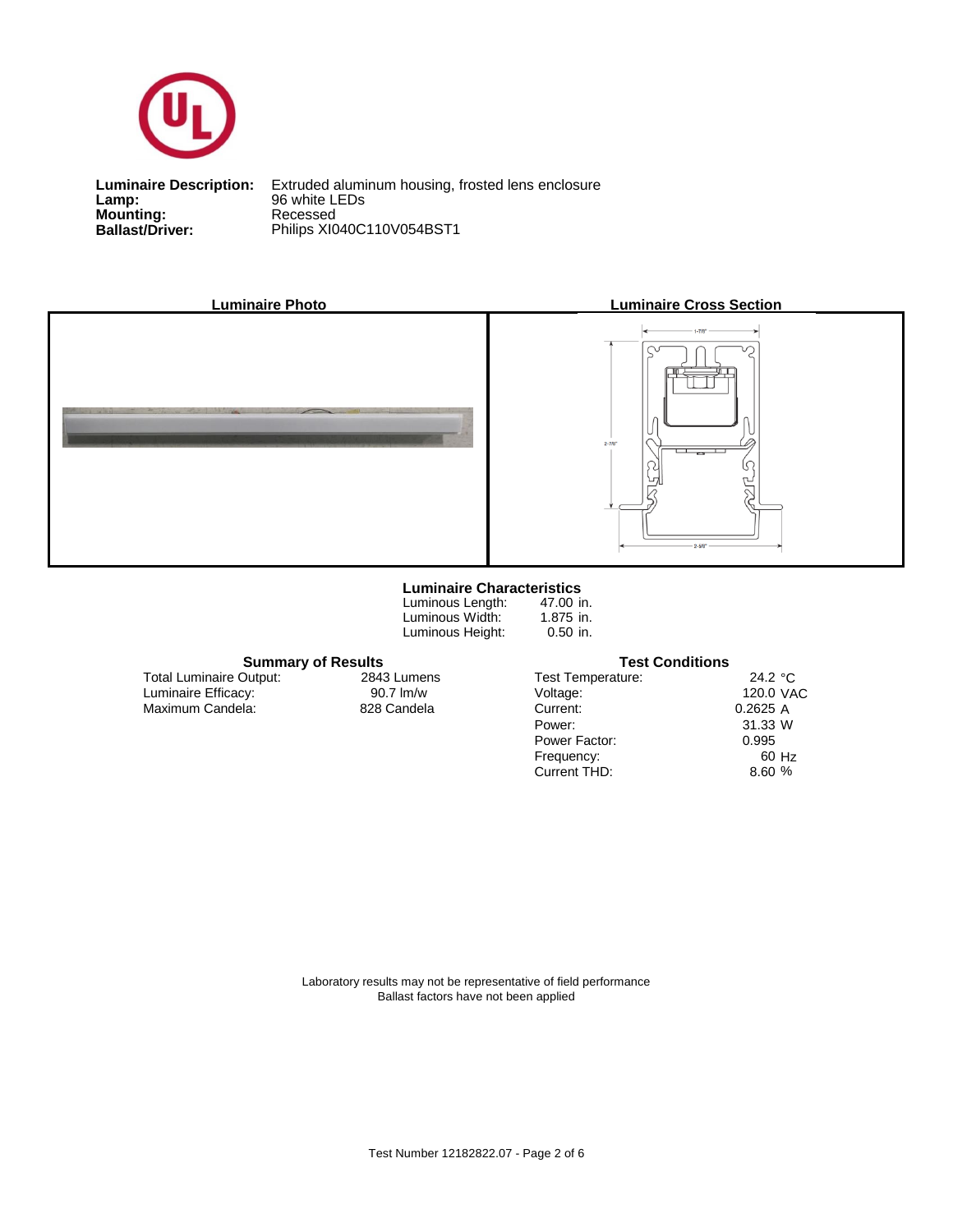

# **Distribution - Goniophotometer**



#### **Zonal Lumen Summary**

| Zone      | Lumens | % of Luminaire | Zone    | Lumens | % of Luminaire | Zone    | Lumens | % of Luminaire |
|-----------|--------|----------------|---------|--------|----------------|---------|--------|----------------|
| 0-5       | 19.2   | $0.7\%$        | 60-65   | 186.6  | 6.6%           | 120-125 | 11.1   | 0.4%           |
| $5 - 10$  | 57.2   | $2.0\%$        | 65-70   | 163.5  | 5.8%           | 125-130 | 6.6    | 0.2%           |
| $10 - 15$ | 93.6   | 3.3%           | 70-75   | 136.1  | 4.8%           | 130-135 | 3.1    | 0.1%           |
| 15-20     | 127.0  | 4.5%           | 75-80   | 106.2  | 3.7%           | 135-140 | 0.9    | 0.0%           |
| $20 - 25$ | 156.4  | 5.5%           | 80-85   | 77.0   | 2.7%           | 140-145 | 0.0    | 0.0%           |
| 25-30     | 181.1  | 6.4%           | 85-90   | 53.5   | .9%            | 145-150 |        | 0.0%           |
| $30 - 35$ | 200.5  | 7.1%           | 90-95   | 43.6   | .5%            | 150-155 |        | 0.0%           |
| $35 - 40$ | 214.3  | 7.5%           | 95-100  | 39.0   | .4%            | 155-160 |        | 0.0%           |
| 40-45     | 221.8  | 7.8%           | 100-105 | 34.0   | $.2\%$         | 160-165 |        | 0.0%           |
| 45-50     | 222.5  | 7.8%           | 105-110 | 28.2   | .0%            | 165-170 |        | 0.0%           |
| 50-55     | 216.6  | 7.6%           | 110-115 | 22.1   | $0.8\%$        | 170-175 |        | 0.0%           |
| 55-60     | 204.8  | 7.2%           | 115-120 | 16.2   | 0.6%           | 175-180 |        | 0.0%           |

| Zone   | Lumens | I% of Luminaire |
|--------|--------|-----------------|
| ი-4ი   | 1049   | 36.9%           |
| 0-60   | 1915   | 67.4%           |
| ი-90   | 2638   | 92.8%           |
| 90-180 | 205    | $7.2\%$         |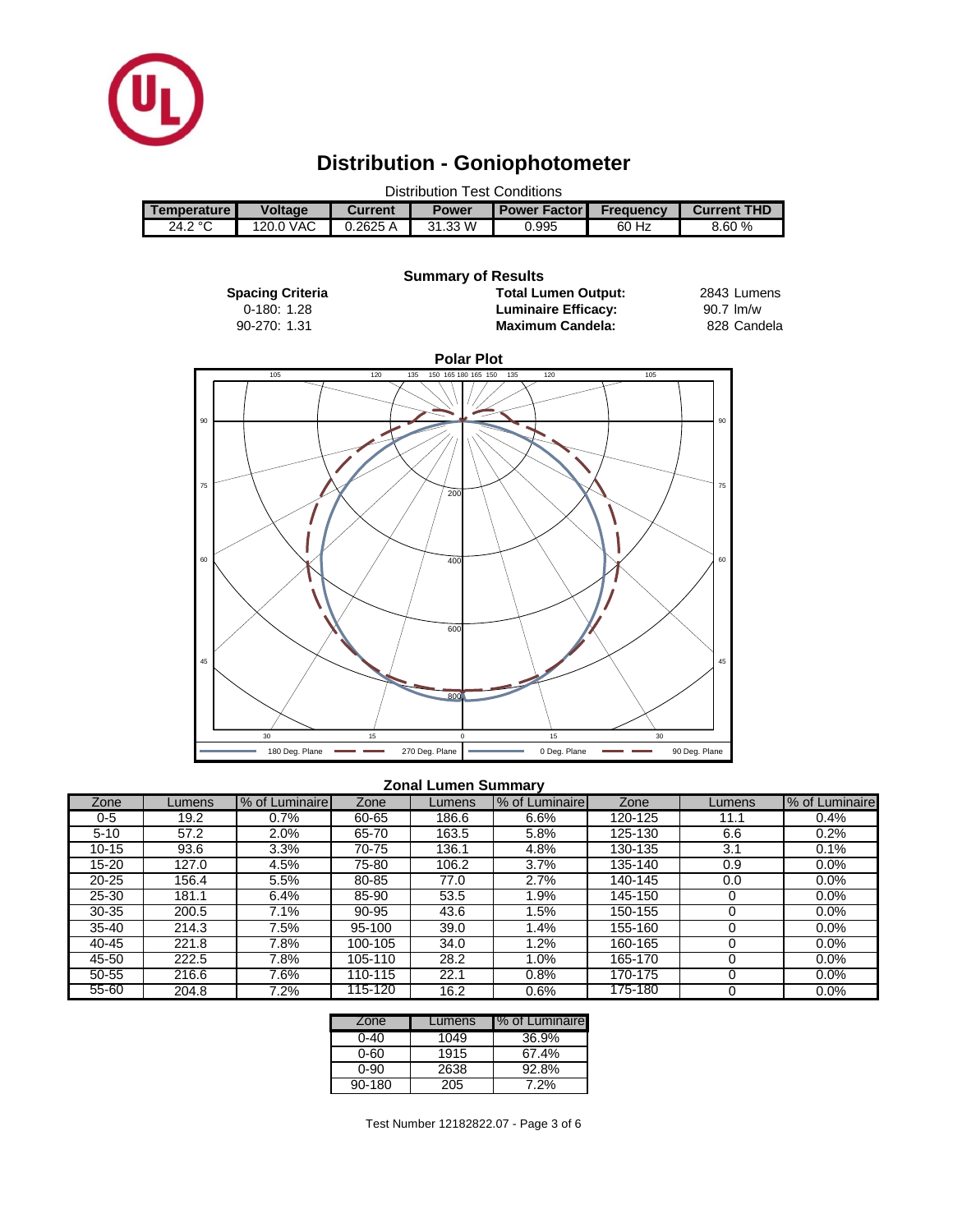

#### **Candela Tabulation** Horizontal Angle (Degrees)

|                  |              |       |       |       |       |       |       |       | Horizonial Angle (Degrees) |       |       |       |       |       |       |       |
|------------------|--------------|-------|-------|-------|-------|-------|-------|-------|----------------------------|-------|-------|-------|-------|-------|-------|-------|
|                  | $\mathbf{0}$ | 22.5  | 45    | 67.5  | 90    | 112.5 | 135   | 157.5 | 180                        | 202.5 | 225   | 247.5 | 270   | 292.5 | 315   | 337.5 |
| 0                | 804.8        | 804.8 | 804.8 | 804.8 | 804.8 | 804.8 | 804.8 | 804.8 | 804.8                      | 804.8 | 804.8 | 804.8 | 804.8 | 804.8 | 804.8 | 804.8 |
| 5                | 823.8        | 806.0 | 797.1 | 798.3 | 797.2 | 798.3 | 797.1 | 806.0 | 823.8                      | 806.0 | 797.1 | 798.3 | 797.2 | 798.3 | 797.1 | 806.0 |
| 10               | 811.6        | 796.1 | 790.5 | 793.1 | 792.2 | 793.1 | 790.5 | 796.1 | 811.6                      | 796.1 | 790.5 | 793.1 | 792.2 | 793.1 | 790.5 | 796.1 |
| 15               | 791.9        | 779.1 | 777.0 | 782.0 | 782.2 | 782.0 | 777.0 | 779.1 | 791.9                      | 779.1 | 777.0 | 782.0 | 782.2 | 782.0 | 777.0 | 779.1 |
| 20               | 765.6        | 754.4 | 755.2 | 763.1 | 764.5 | 763.1 | 755.2 | 754.4 | 765.6                      | 754.4 | 755.2 | 763.1 | 764.5 | 763.1 | 755.2 | 754.4 |
| 25               | 732.4        | 724.4 | 729.1 | 738.0 | 740.0 | 738.0 | 729.1 | 724.4 | 732.4                      | 724.4 | 729.1 | 738.0 | 740.0 | 738.0 | 729.1 | 724.4 |
| 30               | 693.7        | 689.4 | 697.7 | 708.0 | 711.0 | 708.0 | 697.7 | 689.4 | 693.7                      | 689.4 | 697.7 | 708.0 | 711.0 | 708.0 | 697.7 | 689.4 |
| 35               | 650.0        | 649.1 | 662.3 | 675.0 | 678.8 | 675.0 | 662.3 | 649.1 | 650.0                      | 649.1 | 662.3 | 675.0 | 678.8 | 675.0 | 662.3 | 649.1 |
| 40               | 601.2        | 604.4 | 622.1 | 637.7 | 643.3 | 637.7 | 622.1 | 604.4 | 601.2                      | 604.4 | 622.1 | 637.7 | 643.3 | 637.7 | 622.1 | 604.4 |
| 45               | 549.1        | 556.1 | 576.6 | 596.0 | 602.0 | 596.0 | 576.6 | 556.1 | 549.1                      | 556.1 | 576.6 | 596.0 | 602.0 | 596.0 | 576.6 | 556.1 |
| 50               | 488.4        | 500.7 | 527.3 | 549.8 | 556.3 | 549.8 | 527.3 | 500.7 | 488.4                      | 500.7 | 527.3 | 549.8 | 556.3 | 549.8 | 527.3 | 500.7 |
| 55               | 426.8        | 443.7 | 475.1 | 499.7 | 506.4 | 499.7 | 475.1 | 443.7 | 426.8                      | 443.7 | 475.1 | 499.7 | 506.4 | 499.7 | 475.1 | 443.7 |
| 60               | 361.8        | 385.3 | 418.9 | 445.6 | 452.9 | 445.6 | 418.9 | 385.3 | 361.8                      | 385.3 | 418.9 | 445.6 | 452.9 | 445.6 | 418.9 | 385.3 |
| 65               | 296.5        | 321.9 | 359.8 | 387.9 | 396.0 | 387.9 | 359.8 | 321.9 | 296.5                      | 321.9 | 359.8 | 387.9 | 396.0 | 387.9 | 359.8 | 321.9 |
| 70               | 227.4        | 258.8 | 298.9 | 328.5 | 337.6 | 328.5 | 298.9 | 258.8 | 227.4                      | 258.8 | 298.9 | 328.5 | 337.6 | 328.5 | 298.9 | 258.8 |
| 75               | 155.9        | 194.3 | 236.9 | 267.8 | 277.9 | 267.8 | 236.9 | 194.3 | 155.9                      | 194.3 | 236.9 | 267.8 | 277.9 | 267.8 | 236.9 | 194.3 |
| 80               | 90.4         | 132.1 | 178.1 | 209.9 | 220.6 | 209.9 | 178.1 | 132.1 | 90.4                       | 132.1 | 178.1 | 209.9 | 220.6 | 209.9 | 178.1 | 132.1 |
| 85               | 33.9         | 79.3  | 126.3 | 158.6 | 169.8 | 158.6 | 126.3 | 79.3  | 33.9                       | 79.3  | 126.3 | 158.6 | 169.8 | 158.6 | 126.3 | 79.3  |
| 90               | 4.3          | 47.7  | 94.1  | 125.4 | 136.0 | 125.4 | 94.1  | 47.7  | 4.3                        | 47.7  | 94.1  | 125.4 | 136.0 | 125.4 | 94.1  | 47.7  |
| 95               | 3.7          | 39.8  | 84.2  | 114.3 | 124.6 | 114.3 | 84.2  | 39.8  | 3.7                        | 39.8  | 84.2  | 114.3 | 124.6 | 114.3 | 84.2  | 39.8  |
| 100              | 3.1          | 31.7  | 75.6  | 104.9 | 115.0 | 104.9 | 75.6  | 31.7  | 3.1                        | 31.7  | 75.6  | 104.9 | 115.0 | 104.9 | 75.6  | 31.7  |
| 105              | 2.5          | 21.7  | 65.7  | 94.6  | 104.5 | 94.6  | 65.7  | 21.7  | 2.5                        | 21.7  | 65.7  | 94.6  | 104.5 | 94.6  | 65.7  | 21.7  |
| 110              | 1.9          | 11.4  | 53.8  | 82.8  | 92.8  | 82.8  | 53.8  | 11.4  | 1.9                        | 11.4  | 53.8  | 82.8  | 92.8  | 82.8  | 53.8  | 11.4  |
| 115              | 1.3          | 2.5   | 40.7  | 69.2  | 79.2  | 69.2  | 40.7  | 2.5   | 1.3                        | 2.5   | 40.7  | 69.2  | 79.2  | 69.2  | 40.7  | 2.5   |
| 120              | 0.7          | 0.4   | 27.2  | 54.3  | 64.1  | 54.3  | 27.2  | 0.4   | 0.7                        | 0.4   | 27.2  | 54.3  | 64.1  | 54.3  | 27.2  | 0.4   |
| 125              | 0.3          | 0.1   | 14.5  | 39.3  | 48.2  | 39.3  | 14.5  | 0.1   | 0.3                        | 0.1   | 14.5  | 39.3  | 48.2  | 39.3  | 14.5  | 0.1   |
| 130              | 0.0          | 0.0   | 3.0   | 24.2  | 32.4  | 24.2  | 3.0   | 0.0   | 0.0                        | 0.0   | 3.0   | 24.2  | 32.4  | 24.2  | 3.0   | 0.0   |
| 135              | 0.0          | 0.0   | 0.0   | 10.3  | 17.1  | 10.3  | 0.0   | 0.0   | 0.0                        | 0.0   | 0.0   | 10.3  | 17.1  | 10.3  | 0.0   | 0.0   |
| 140              | 0.0          | 0.0   | 0.0   | 0.6   | 3.8   | 0.6   | 0.0   | 0.0   | 0.0                        | 0.0   | 0.0   | 0.6   | 3.8   | 0.6   | 0.0   | 0.0   |
| 145              | 0.0          | 0.0   | 0.0   | 0.0   | 0.0   | 0.0   | 0.0   | 0.0   | 0.0                        | 0.0   | 0.0   | 0.0   | 0.0   | 0.0   | 0.0   | 0.0   |
| 150              | 0.0          | 0.0   | 0.0   | 0.0   | 0.0   | 0.0   | 0.0   | 0.0   | 0.0                        | 0.0   | 0.0   | 0.0   | 0.0   | 0.0   | 0.0   | 0.0   |
| 155              | 0.0          | 0.0   | 0.0   | 0.0   | 0.0   | 0.0   | 0.0   | 0.0   | 0.0                        | 0.0   | 0.0   | 0.0   | 0.0   | 0.0   | 0.0   | 0.0   |
| 160              | 0.0          | 0.0   | 0.0   | 0.0   | 0.0   | 0.0   | 0.0   | 0.0   | 0.0                        | 0.0   | 0.0   | 0.0   | 0.0   | 0.0   | 0.0   | 0.0   |
| 165              | 0.0          | 0.0   | 0.0   | 0.0   | 0.0   | 0.0   | 0.0   | 0.0   | 0.0                        | 0.0   | 0.0   | 0.0   | 0.0   | 0.0   | 0.0   | 0.0   |
| 170              | 0.0          | 0.0   | 0.0   | 0.0   | 0.0   | 0.0   | 0.0   | 0.0   | 0.0                        | 0.0   | 0.0   | 0.0   | 0.0   | 0.0   | 0.0   | 0.0   |
| $\overline{175}$ | 0.0          | 0.0   | 0.0   | 0.0   | 0.0   | 0.0   | 0.0   | 0.0   | 0.0                        | 0.0   | 0.0   | 0.0   | 0.0   | 0.0   | 0.0   | 0.0   |
| 180              | 0.0          | 0.0   | 0.0   | 0.0   | 0.0   | 0.0   | 0.0   | 0.0   | 0.0                        | 0.0   | 0.0   | 0.0   | 0.0   | 0.0   | 0.0   | 0.0   |

## **Average Luminance (cd/m<sup>2</sup> )**

|                          |    |       | Horizontal Angle (Degrees) |       |
|--------------------------|----|-------|----------------------------|-------|
|                          |    |       | 45                         | 90    |
|                          |    | 14160 | 14160                      | 14160 |
| Angle<br>ses)<br>Ë       | 45 | 13520 | 11990                      | 11820 |
| Vertical<br>(Degre<br>Ğ9 | 55 | 12890 | 11380                      | 11250 |
|                          | 65 | 12060 | 10540                      | 10490 |
|                          | 75 | 10190 | 9297                       | 9465  |
|                          | 85 | 6103  | 7867                       | 8464  |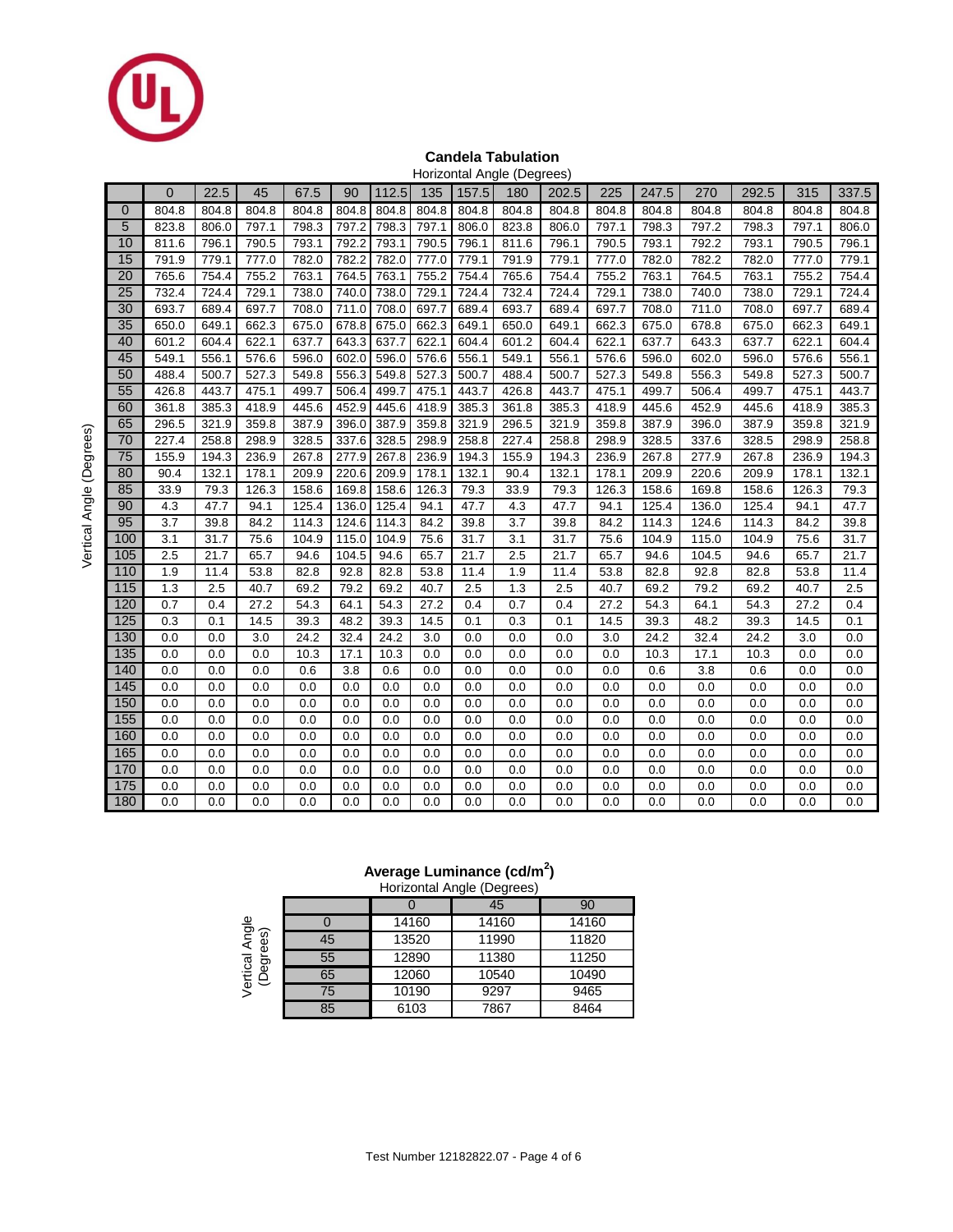

# **Utilization of Lumens - Zonal Cavity Method**

|                                      | <b>Effective Floor Cavity Reflectance 20%</b> |                                                                 |      |      |      |      |      |      |      |      |      |      |      |      |      |      |      |      |
|--------------------------------------|-----------------------------------------------|-----------------------------------------------------------------|------|------|------|------|------|------|------|------|------|------|------|------|------|------|------|------|
| <b>Ceiling Cavity</b><br>Reflectance |                                               | 80<br>70                                                        |      |      |      |      |      |      | 50   |      |      | 30   |      |      | 10   |      |      |      |
| Wall<br>Reflectance                  | 70                                            | 50                                                              | 30   | 10   | 70   | 50   | 30   | 10   | 50   | 30   | 10   | 50   | 30   | 10   | 50   | 30   | 10   |      |
| <b>Room Cavity</b><br>Ratio (RCR)    |                                               | Values are expressed as Lumens delivered to the task surface ** |      |      |      |      |      |      |      |      |      |      |      |      |      |      |      |      |
|                                      | 3335                                          | 3335                                                            | 3335 | 3335 | 3234 | 3234 | 3234 | 3234 | 3045 | 3045 | 3045 | 2872 | 2872 | 2872 | 2713 | 2713 | 2713 | 2638 |
|                                      | 3000                                          | 2846                                                            | 2708 | 2583 | 2899 | 2760 | 2635 | 2521 | 2600 | 2498 | 2404 | 2453 | 2370 | 2293 | 2317 | 2251 | 2190 | 2114 |
| $\overline{2}$                       | 2709                                          | 2454                                                            | 2243 | 2066 | 2612 | 2382 | 2189 | 2025 | 2246 | 2085 | 1946 | 2121 | 1988 | 1871 | 2005 | 1896 | 1799 | 1723 |
| 3                                    | 2458                                          | 2139                                                            | 1892 | 1696 | 2368 | 2078 | 1850 | 1667 | 1962 | 1769 | 1611 | 1855 | 1693 | 1556 | 1756 | 1620 | 1504 | 1430 |
|                                      | 2243                                          | 1885                                                            | 1623 | 1423 | 2160 | 1833 | 1589 | 1401 | 1734 | 1525 | 1359 | 1643 | 1464 | 1319 | 1557 | 1405 | 1279 | 1208 |
| 5                                    | 2058                                          | 1677                                                            | 1411 | 1215 | 1981 | 1633 | 1384 | 1199 | 1548 | 1332 | 1166 | 1469 | 1282 | 1135 | 1396 | 1234 | 1104 | 1036 |
| 6                                    | 1896                                          | 1505                                                            | 1242 | 1054 | 1827 | 1466 | 1220 | 1041 | 1394 | 1177 | 1015 | 1326 | 1135 | 990  | 1262 | 1095 | 965  | 900  |
|                                      | 1755                                          | 1360                                                            | 1105 | 925  | 1693 | 1327 | 1086 | 915  | 1264 | 1050 | 894  | 1205 | 1015 | 873  | 1150 | 981  | 853  | 791  |
| 8                                    | 1632                                          | 1238                                                            | 991  | 821  | 1575 | 1210 | 975  | 812  | 1155 | 945  | 795  | 1103 | 915  | 778  | 1054 | 886  | 761  | 703  |
| 9                                    | 1523                                          | 1134                                                            | 896  | 735  | 1471 | 1109 | 883  | 728  | 1061 | 856  | 713  | 1015 | 831  | 699  | 972  | 806  | 684  | 629  |
| 10                                   | 1426                                          | 1044                                                            | 816  | 664  | 1379 | 1022 | 804  | 657  | 980  | 782  | 645  | 940  | 760  | 633  | 902  | 738  | 620  | 568  |

| <b>Beam and Field Information</b> |               |  |  |  |  |  |  |  |
|-----------------------------------|---------------|--|--|--|--|--|--|--|
| CIE Type:                         | Direct        |  |  |  |  |  |  |  |
| Center Beam Intenisty:            | 804.8 Candela |  |  |  |  |  |  |  |
| Central Cone Intensity:           | 804 Candela   |  |  |  |  |  |  |  |
| Beam Flux:                        | 1965.0 Lumens |  |  |  |  |  |  |  |
| Beam Angle (0-180):               | 114.2 Degrees |  |  |  |  |  |  |  |
| Beam Angle (90-270):              | 128.9 Degrees |  |  |  |  |  |  |  |
| Field Angle (0-180):              | 161.5 Degrees |  |  |  |  |  |  |  |
| Field Angle (90-270):             | 229.1 Degrees |  |  |  |  |  |  |  |